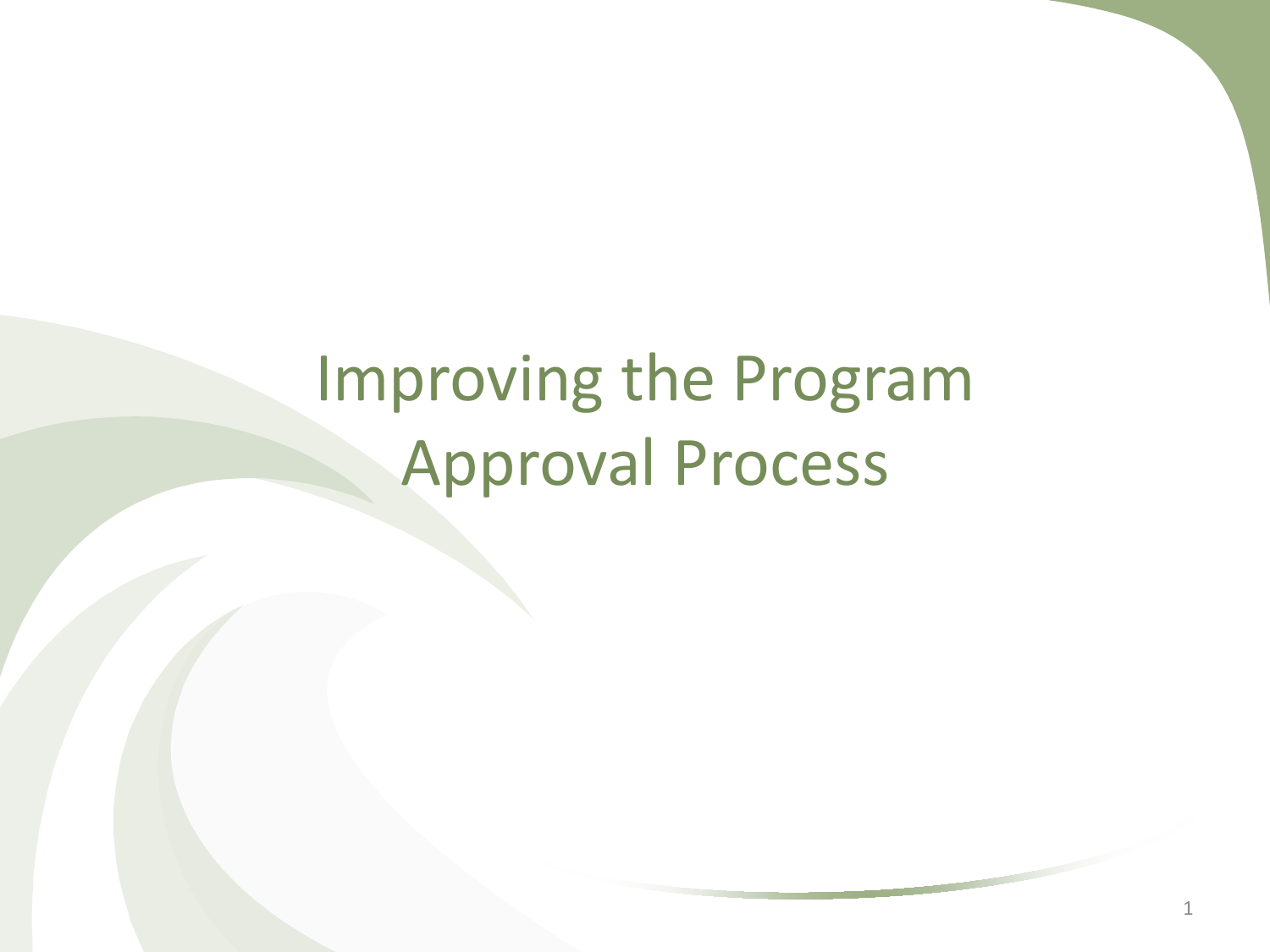#### Background

#### **Two Major Types of Program Approvals**

#### **Master Plan Amendment**

#### **Program Registration**

• New Degree Level: (Associates to Bachelors)

• New Degree Area: (Currently offer Bachelor's degrees in Business and Health,- Proposal is to offer degree in Social Sciences)

•New Location (Branch Campus and Extension Center)

•New Programs

•Change in an existing program (Bachelors in Business to Bachelors in Business Marketing)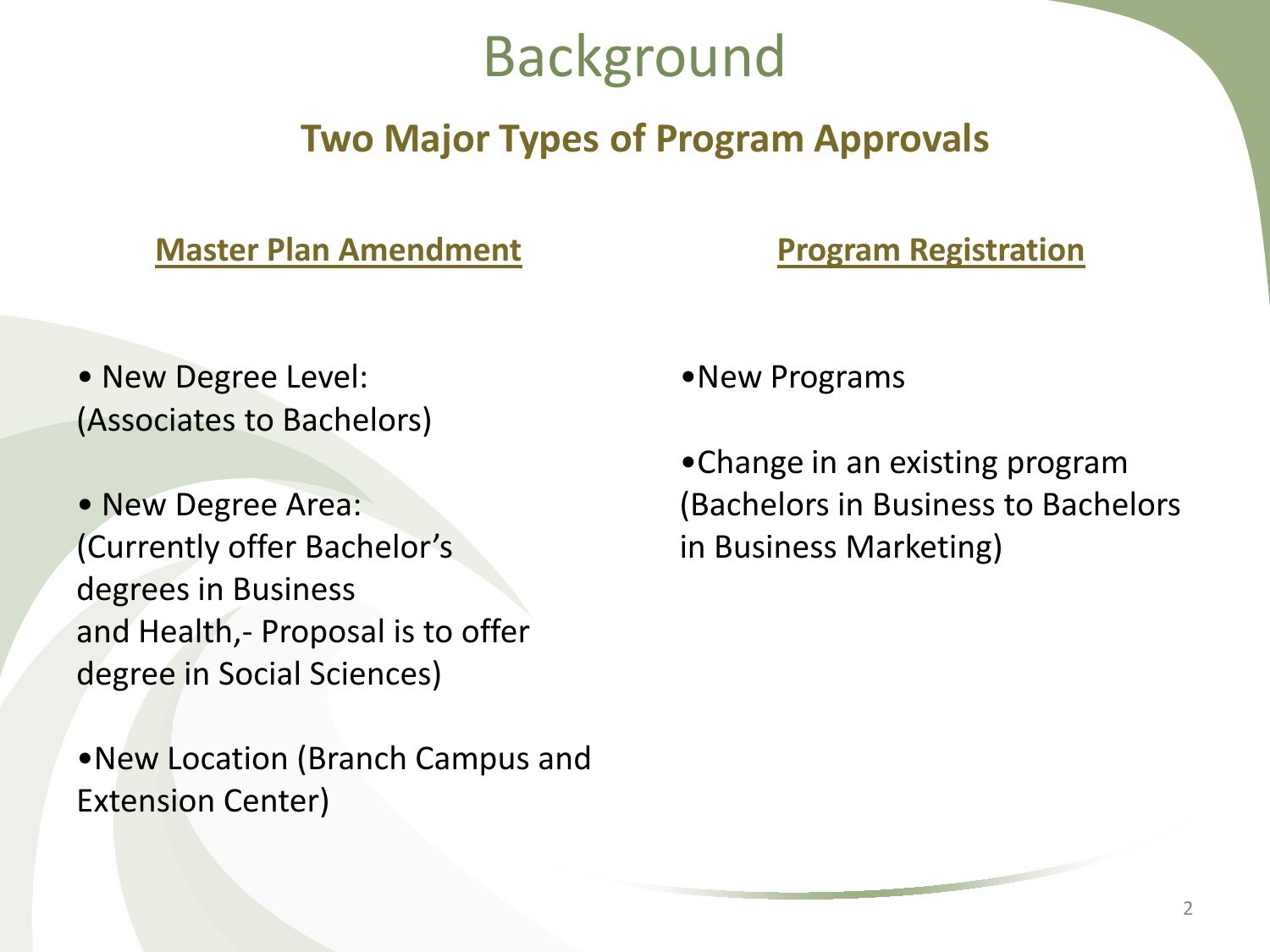#### **Minimal changes to a degree program**

**These institutions have already demonstrated their ability to meet requirements through the Master Plan Amendment process. (e.g., library services, financial resources, admission requirements, administrative responsibilities, academic advising, access to academic records, etc.). The institution's will still need to provide assurances, signed by the President, that they continue to met all regulatory requirements.**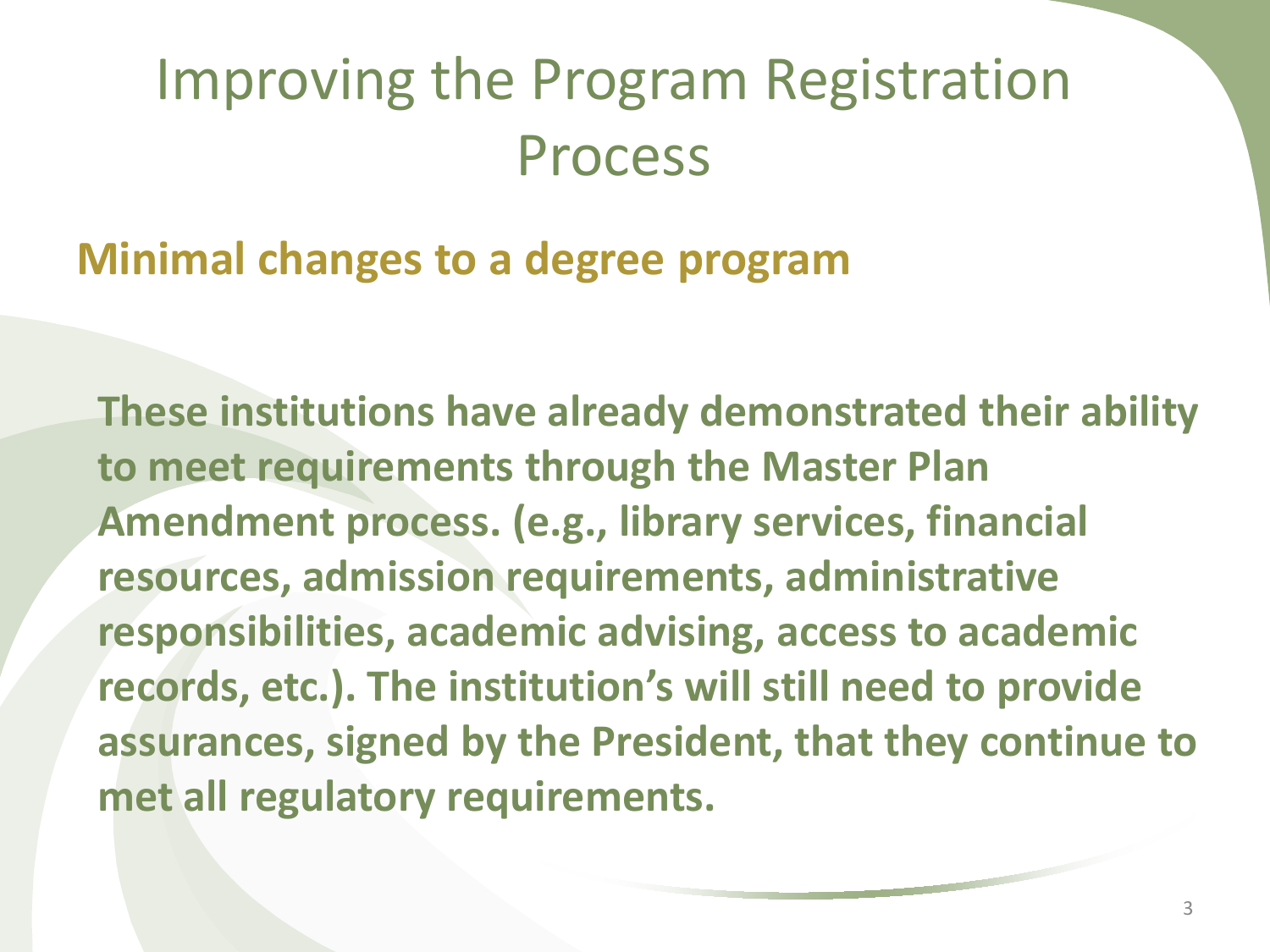- **Use of Electronic Filing System**
	- •**Institution applies electronically**
	- •**Institution self-selects action requested**

•**Program review is focused on essential indicators and assurances:**

- •**A list of new courses** •**Faculty for the new courses** •**A suggested sequence of study for on-time completion**
- •**How student outcomes will be measured**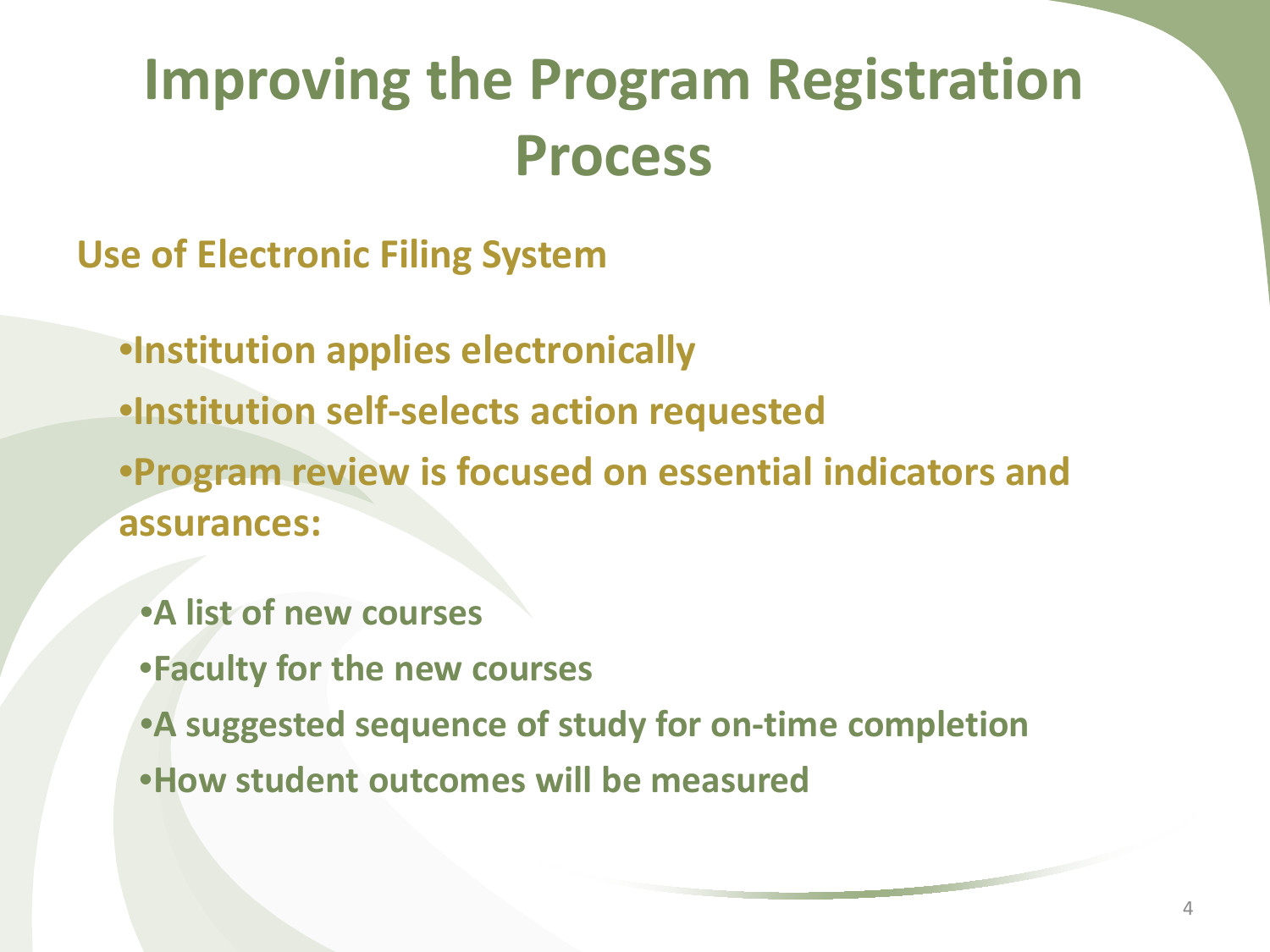**NYSED will provide detailed guidance on its web site and directly in the electronic application**

#### **Example:**

**Section of Regulation: 52.2(b)(1) – All members of the faculty shall have demonstrated by training, earned degree, scholarship, experience….**

**Description of Regulation – Faculty have appropriate educational training or expertise, including advanced study in the subject they teach**

**Suggested Evidence – List the faculty assigned to teach each course and their qualifications for that course**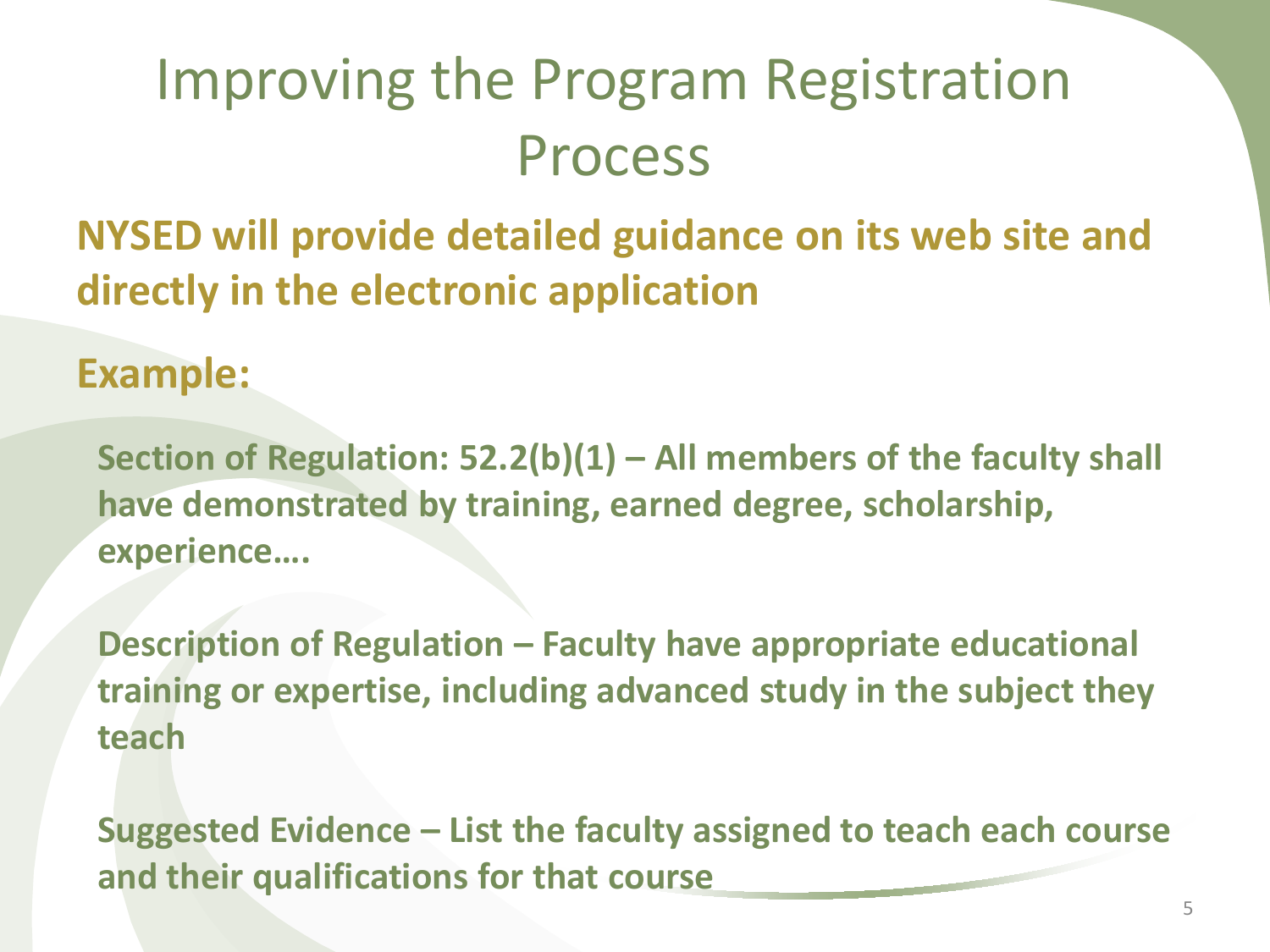**Review Process A reviewer will be assigned on the day the application is submitted**

**The application will be reviewed within 30 working days of receipt. If there are no deficiencies, the application will be approved. If there are deficiencies, the institution will be notified**

**The institution will be reminded at 20 working days that it has not responded. If the institution does not respond within 30 working days, or the response is deficient, the application will no longer be reviewed and the applicant will have to resubmit.**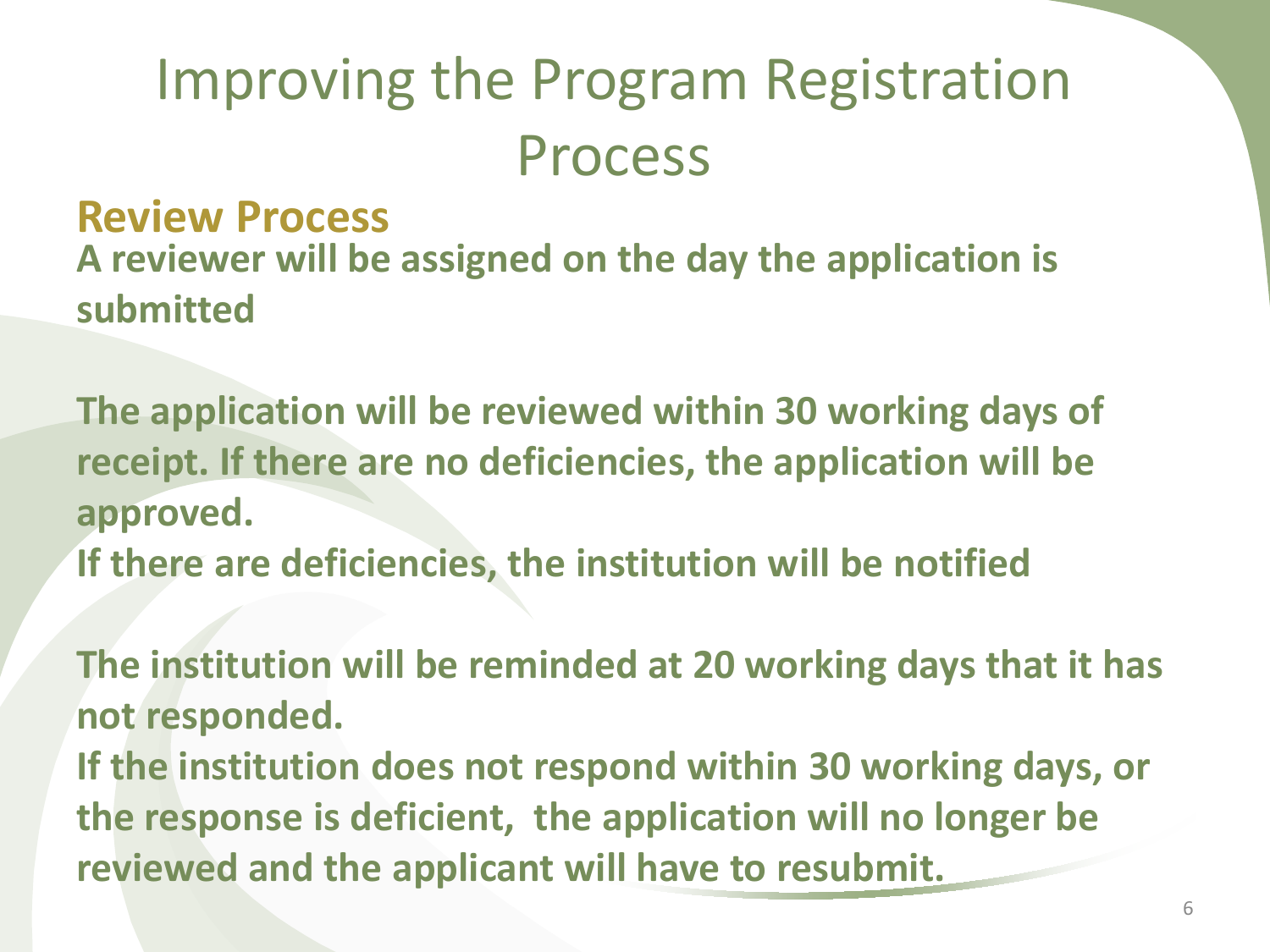#### Proposed Program Registration Process

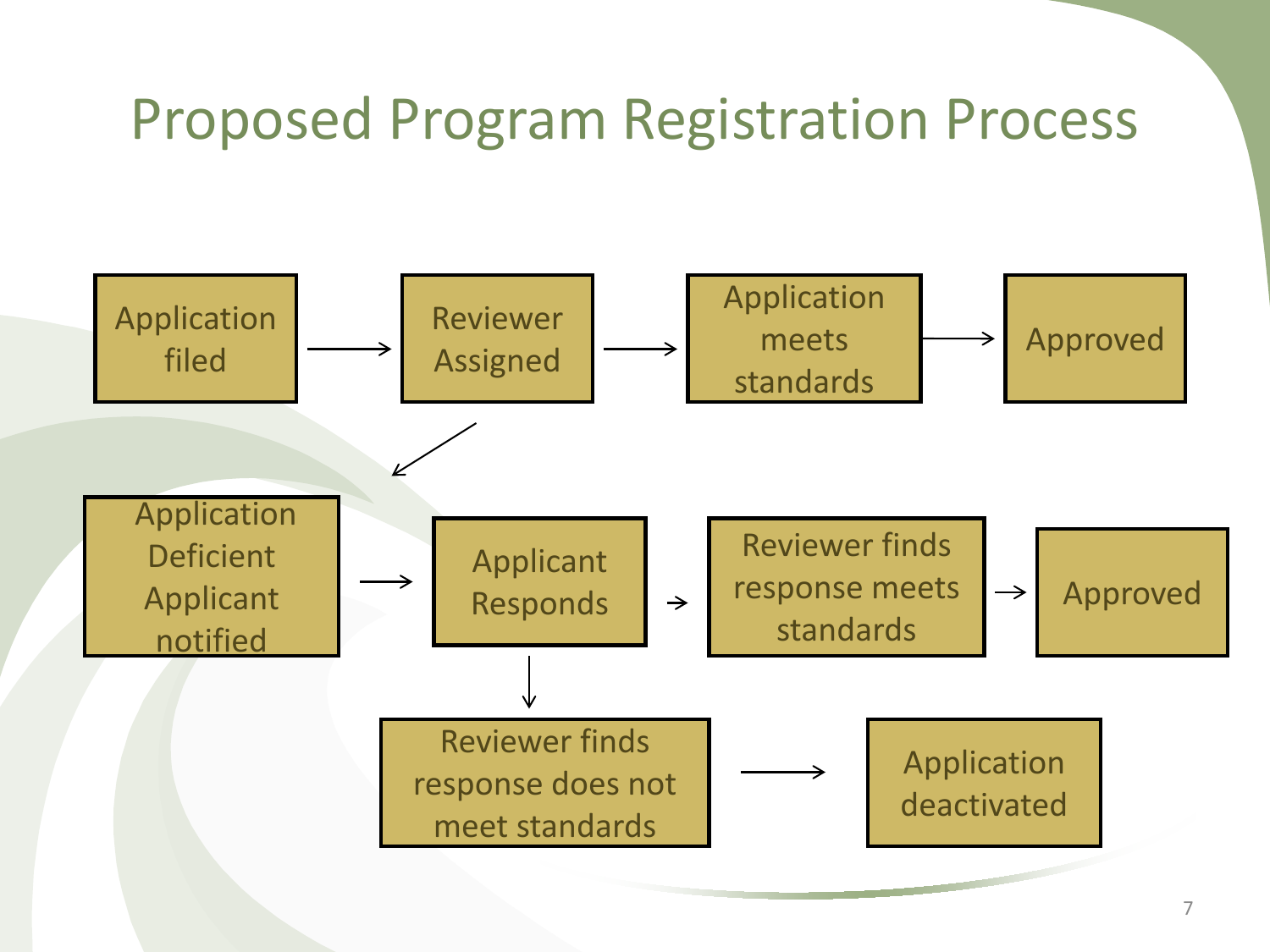- **The institutions will use the same electronic filing system**
	- **New College in New York**
	- **New Degree Level**
	- **New Degree Area**
	- **New Location (Branch Campus and Extension Center)**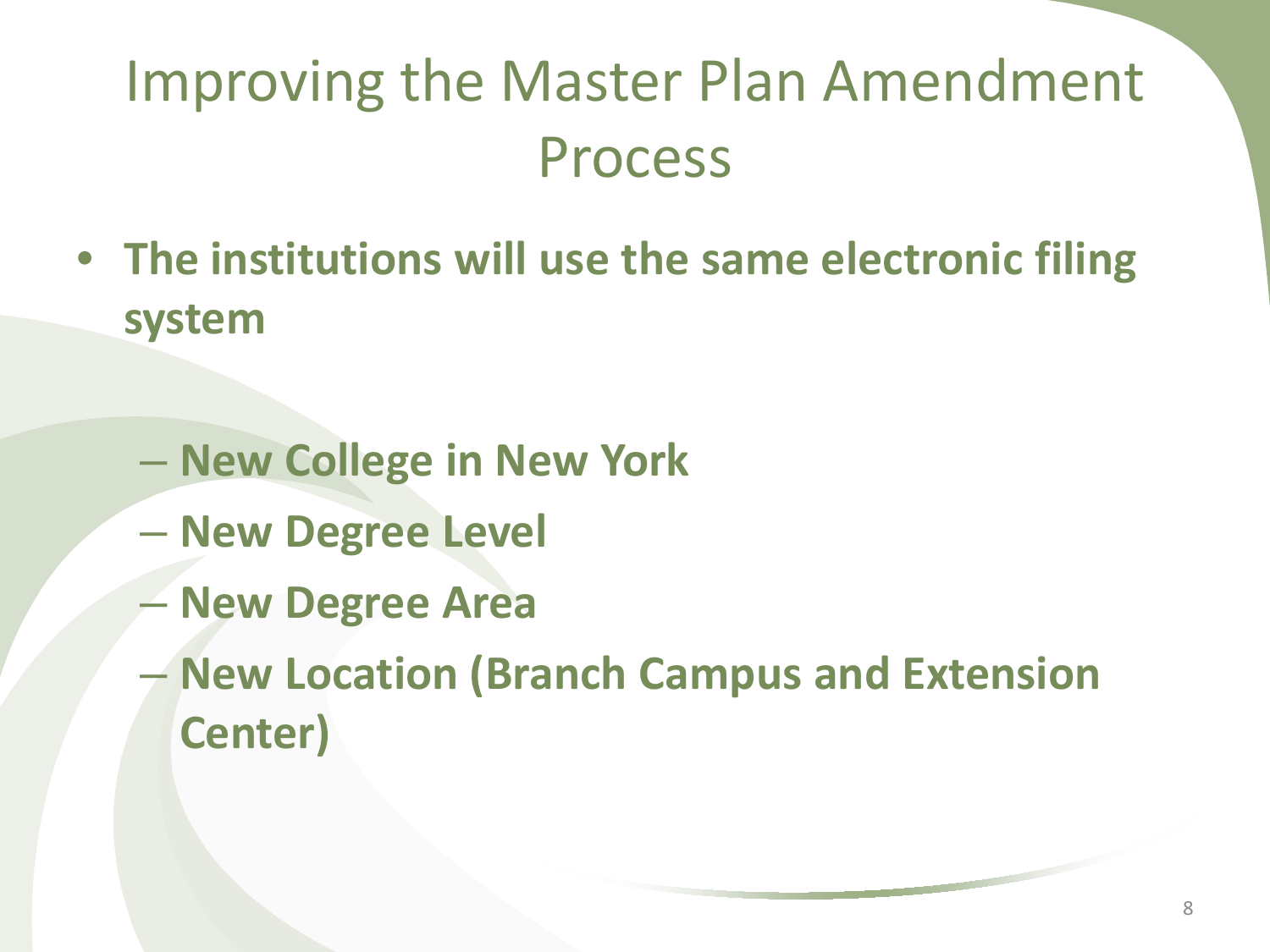- •**Applications submitted electronically.**
- •**All information on the application must be completed or cannot be submitted.**
- •**NYSED will provide detailed guidance on its web site and directly on the electronic application.**
- •**The application will be assigned to the designated OCUE liaison on the day the application is submitted.**
- •**A complete college profile must be included: Enrollment, graduation and retention rates, financial aid, diversity of students and faculty, tuition and fees, scholarships, default rates and job placement data.**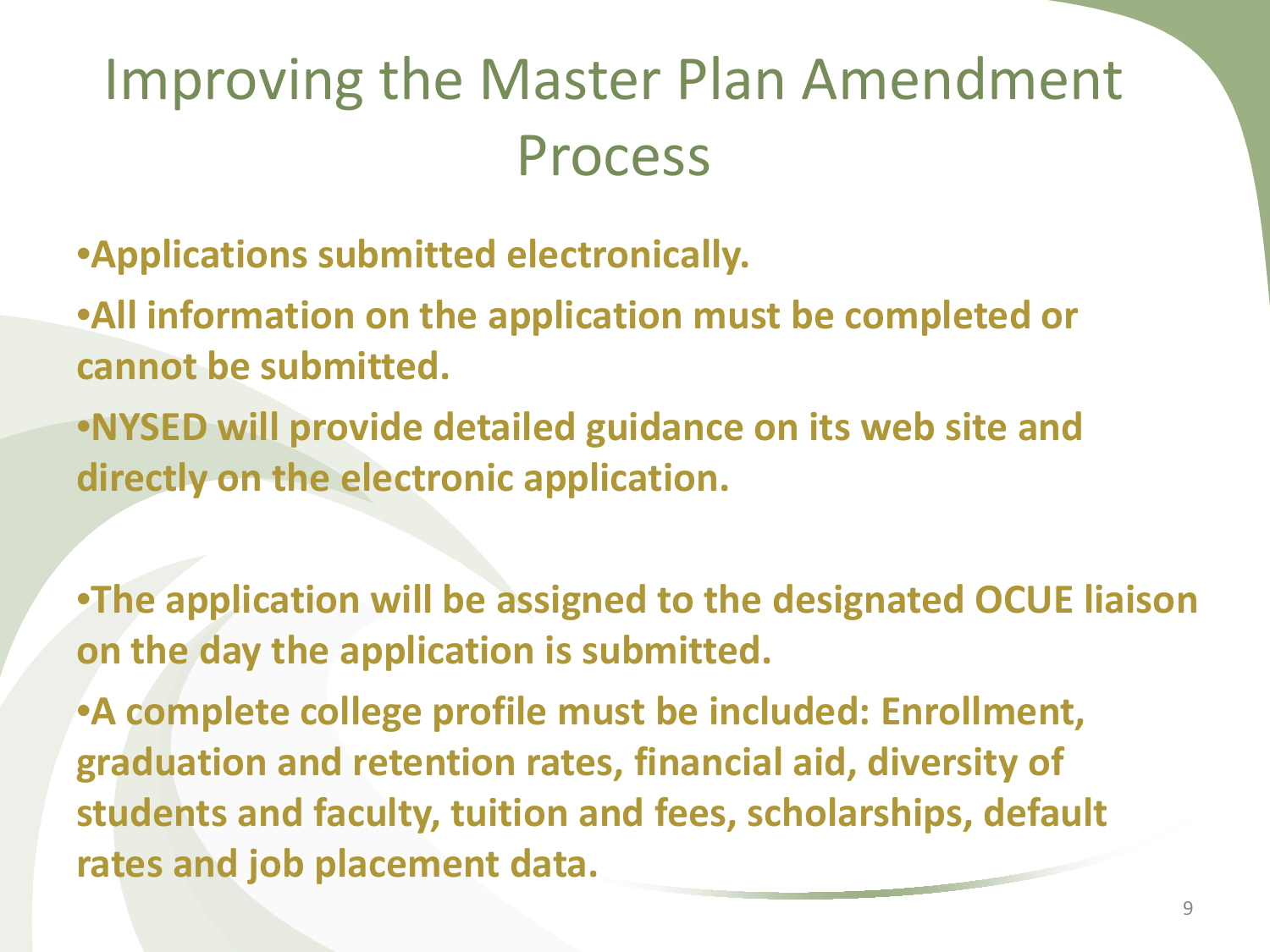#### **Review Process**

•**The application will be reviewed within 30 working days of receipt. If there are no deficiencies, the application will be advanced in the process.**

**If there are deficiencies, the institution will be notified.**

**The institution will be reminded at 20 working days that it has not responded. If the institution does not respond within 30 working days, or the response is deficient the application will no longer be reviewed and the applicant will have to resubmit.**

**If application is reviewed and no deficiencies are identified, a canvass will be conducted within 30 days (Pursuant to Chapter 82 of the Laws of 1995)**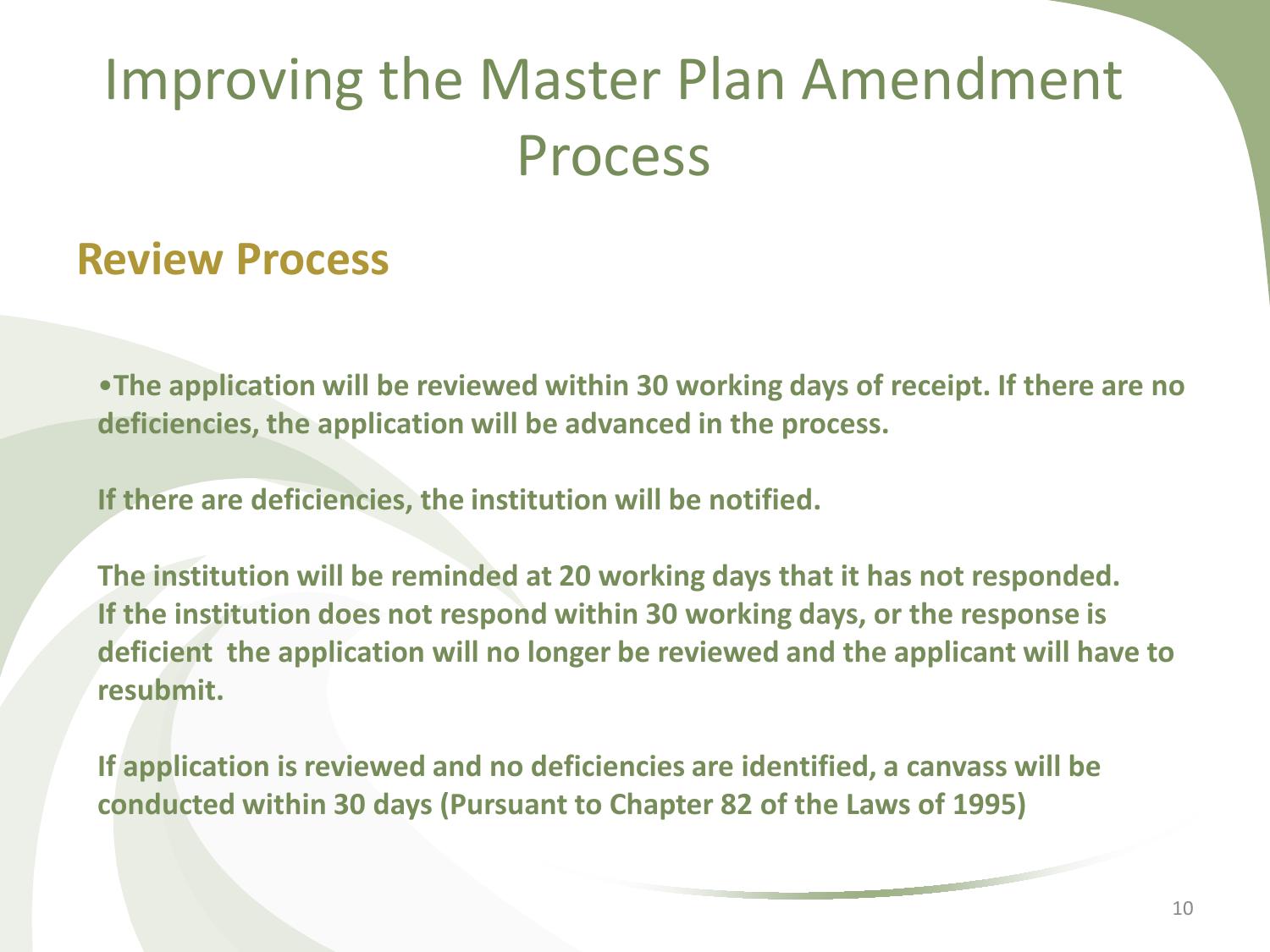#### **Review Process**

**If deficiencies are found, a canvass will be conducted within 30 working days of receiving an acceptable response from the institution**

**If a public hearing is requested, an additional 60 days will be required (Pursuant to Chapter 82 of the Laws of 1995)**

**Review and analysis of the canvass or hearing will be done within 30 days**

**Within 30 days, or at the next possible Board meeting, provide the Board with complete analysis of the proposal and staff's recommendations.**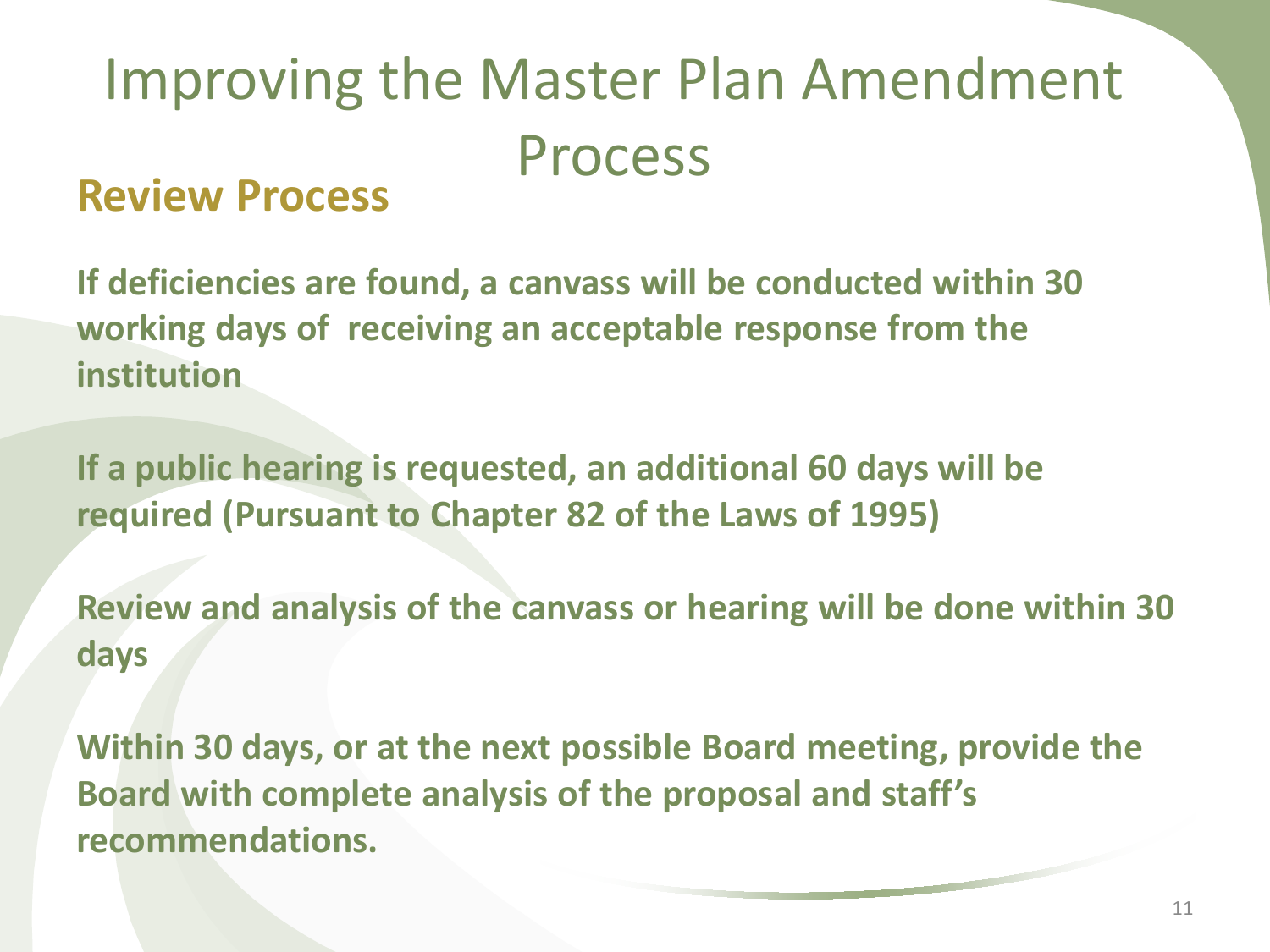**Out-of-State Institutions seeking to operate in New York will be required to submit a letter of intent during a prescribed period**

#### **Letter would include:**

•**Detailed description of the institution and its accrediting body**

**The courses and degrees it seeks to offer**

**A professional analysis of the economic need for its program, the uniqueness of its program and the demand/job opportunities for its graduates**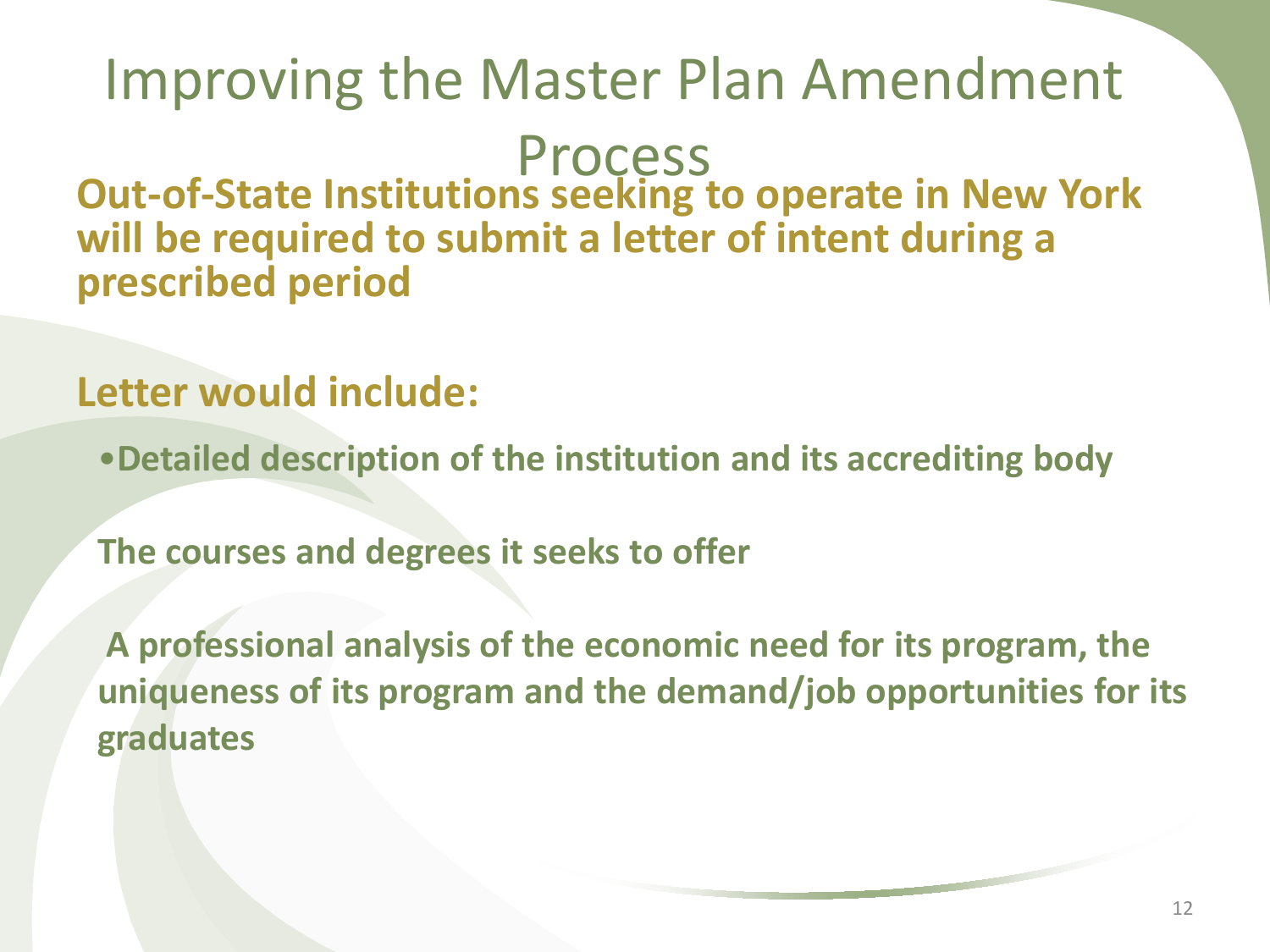## Master Plan Application Timeline

- **The letter of Intent for out-of-state institutions must submitted during two time periods**
	- **July 1st – August 1st**
	- **February 1st – May 1st**

**The Department will review the letter of intent and if it is incomplete or does not clearly provide the requested information it will not be accepted and the applicant will not be permitted to apply during that cycle.**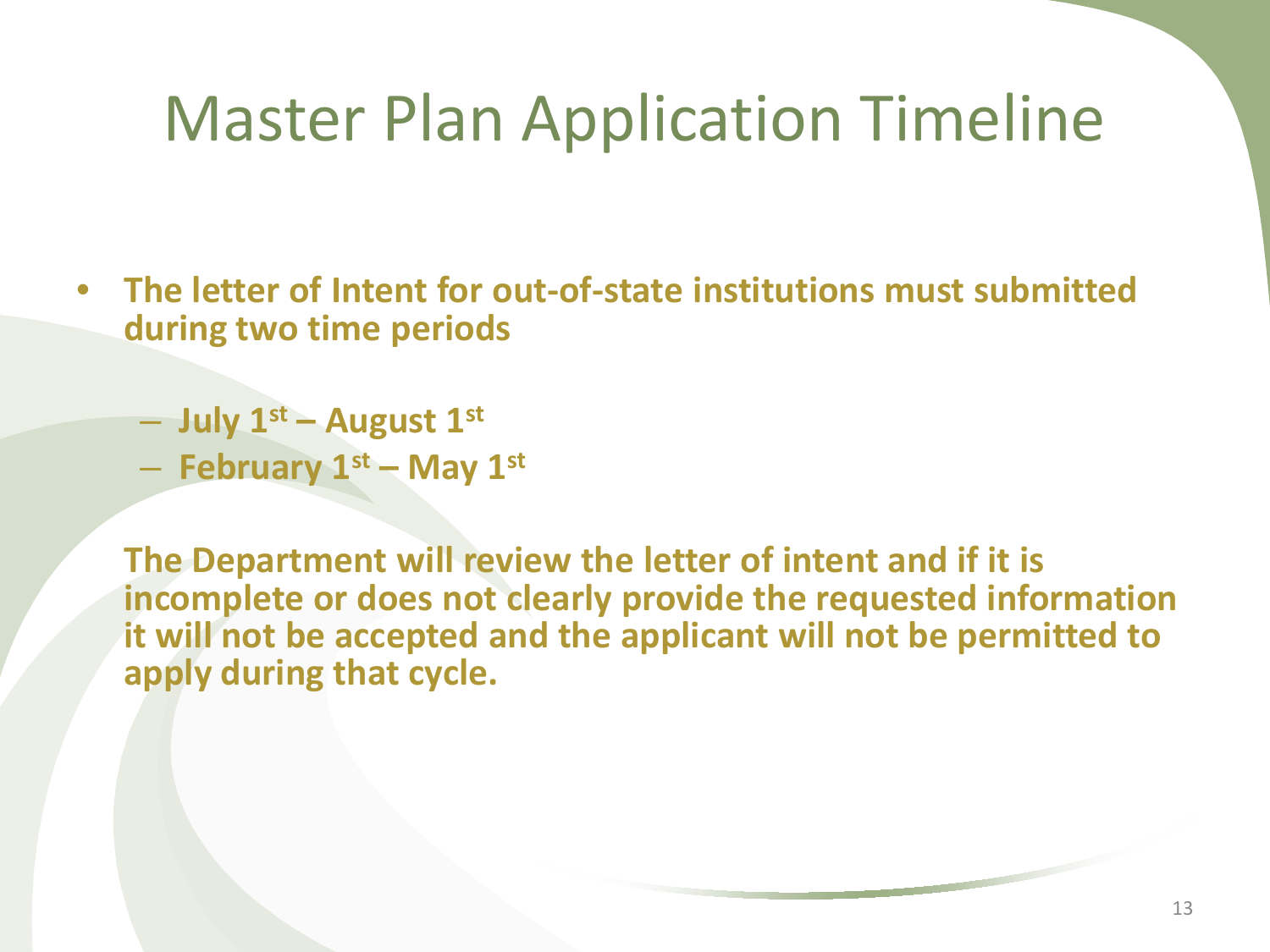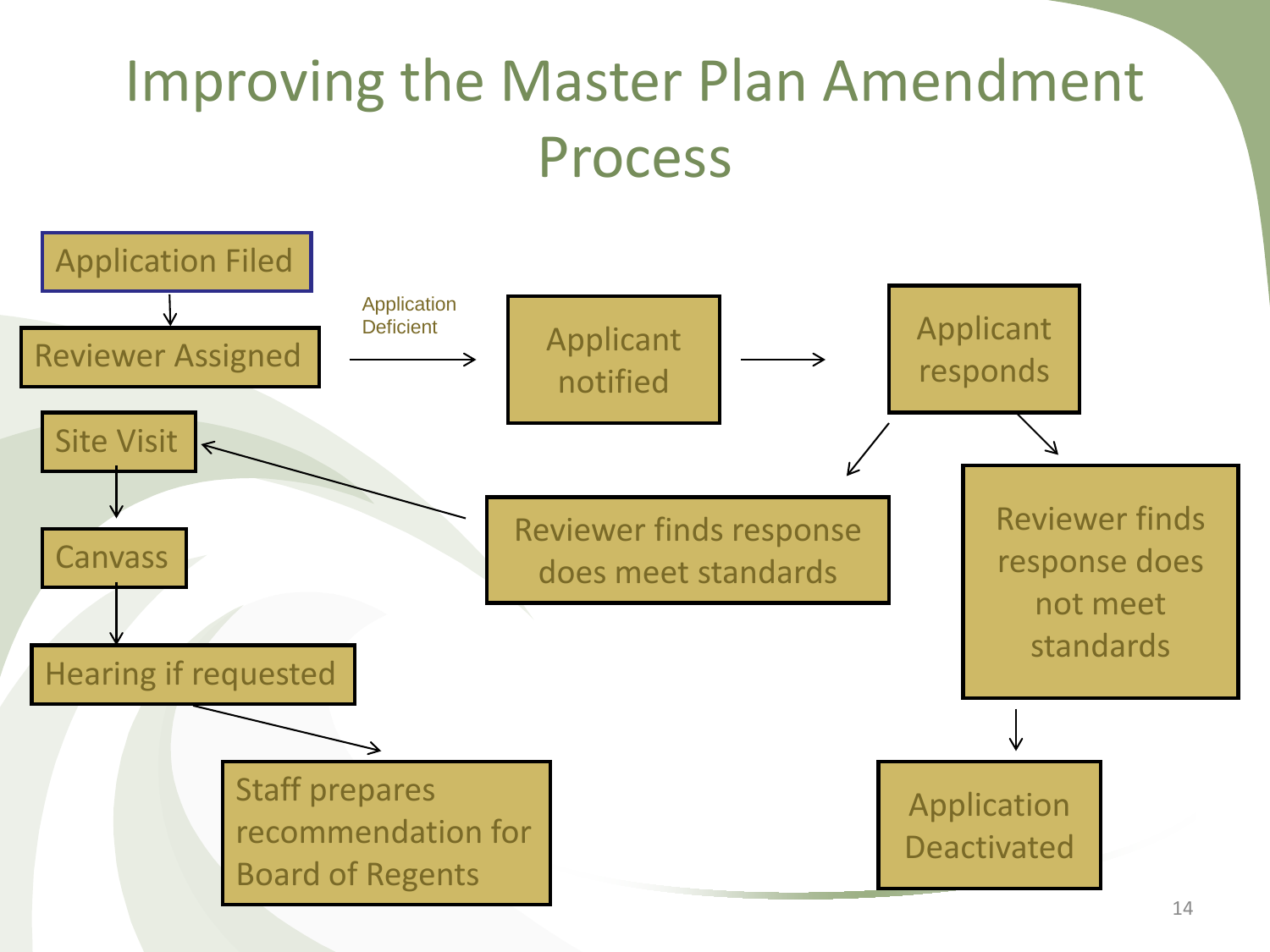### Transition Plan Proposed Timeline

- **Consult the Board regarding proposed changes in process (June 2012)**
- **Post updated guidance for applicants (July 2012)**
- **Engage the field regarding proposed changes and formal date for implementation (September 2012)**